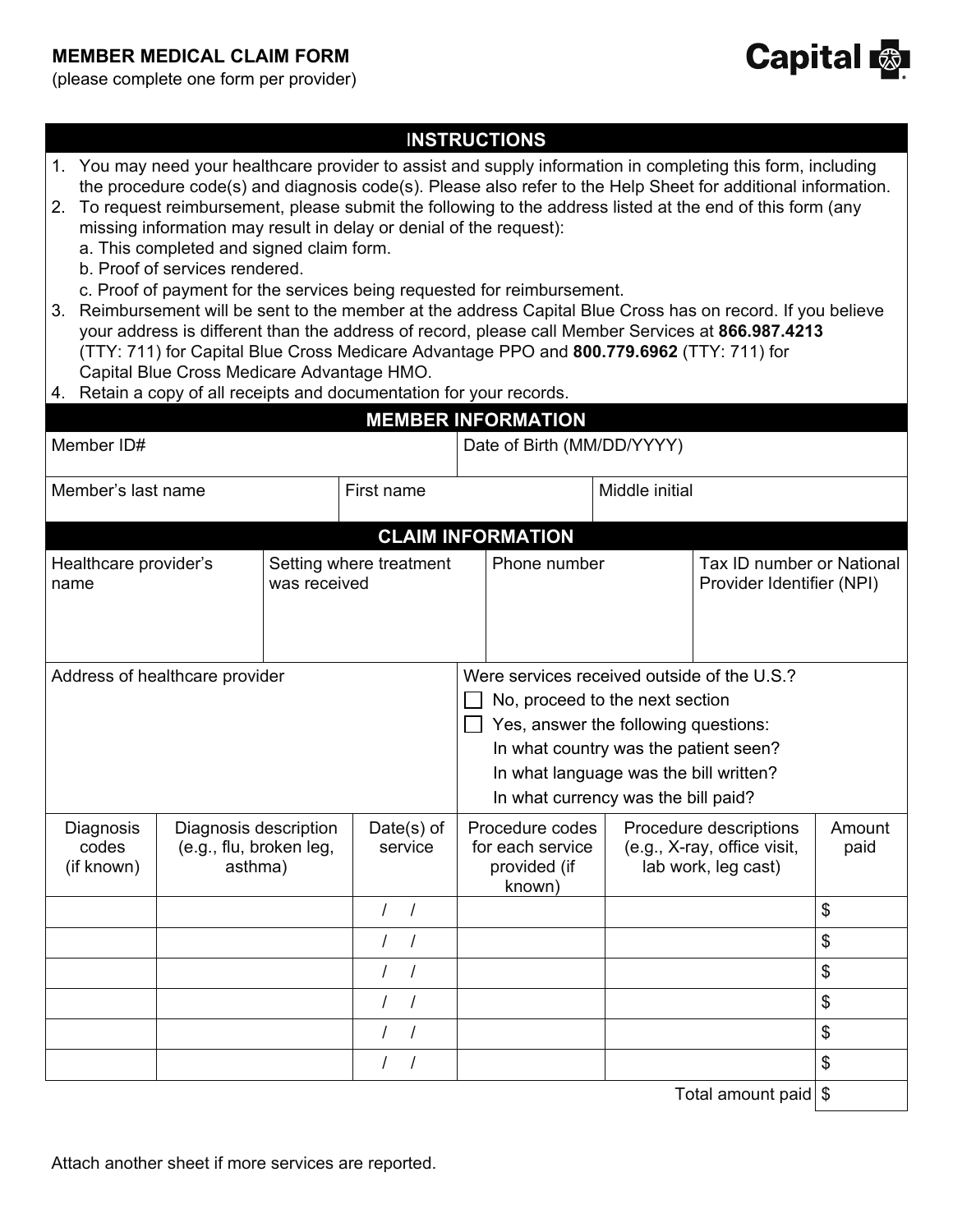Member or personal representative signature is required.

I attest that the above information is true and accurate and that the services were received and paid for in the amount requested as indicated above. I acknowledge that if any information on this form is misleading or fraudulent my coverage may be canceled and I may be subject to criminal and/or civil penalties for false healthcare claims. I also understand that Capital Blue Cross may request any additional information it deems necessary to verify that services were received and payment was made.

 $\_$  , and the set of the set of the set of the set of the set of the set of the set of the set of the set of the set of the set of the set of the set of the set of the set of the set of the set of the set of the set of th

Printed name **Signature Contract Signature Contract Contract Contract Contract Contract Contract Contract Contract Contract Contract Contract Contract Contract Contract Contract Contract Contract Contract Contract Cont** 

Please submit this form and all documentation to:

Medicare Advantage PO Box 211457 Eagan, MN 55121-3057

Capital Blue Cross is an HMO, PPO plan with a Medicare contract. Enrollment in Capital Blue Cross depends on contract renewal. Care management services for certain products are provided by WellSpan Health.

Capital Blue Cross is an independent licensee of the Blue Cross Blue Shield Association.

Communications issued by Capital Blue Cross in its capacity as administrator of programs and provider relations for all companies.